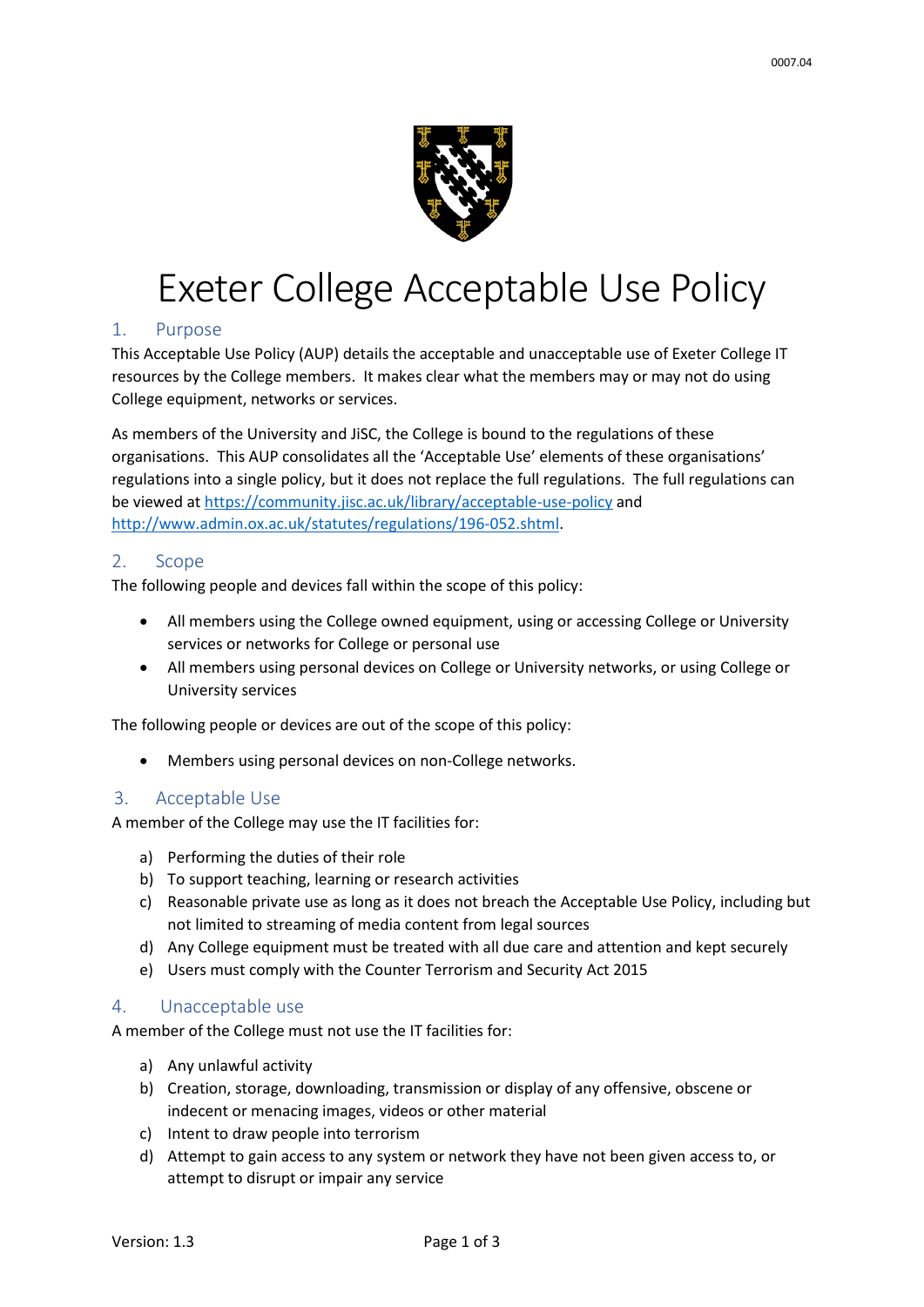- e) Creation, storage, downloading, transmission or display of any material to harass another individual.
- f) Creation, storage, downloading, transmission or display of any of any material to defame any individual or organisation
- g) Downloading, creation or transmission of any material with a view to infringe any copyright, trademark or other intellectual property
- h) Send emails that do not correctly identify the true sender or device of origination
- i) Send emails to a large groups of users without any consent of the recipients
- j) Private profit or commercial purposes except as authorised under your contract of employment or with College approval
- k) Deliberate or reckless activities that may result in
	- o Wasting staff effort or resources
	- o Disruption or corruption of others users data
	- o Violating the privacy or work of other users
- l) Use of distributed file sharing such as but not limited to BitTorrent, Kazza, eMule, unless it is for legitimate academic purposes.
- m) Behaviour constituting a breach of UK or EU data protection or cyber security legislation, including but not limited to the EU General Data Protection Regulation, the Data Protection Act 2018, the Computer Misuse Act 1990 and relevant secondary legislation.

If legitimate research is required which may break any of the above restrictions, then a request should be made in writing to the IT Manager who will review the request and make a decision which will be logged.

#### 5. Enforcement

Breaches in the AUP should be reported to the IT Manager**.**

Failure to comply with the acceptable use policy may result in

- Access to University or College systems being disabled
- Fines for copyright infringement
- Disciplinary action for wilful and serious breaches
- Users being reported to the police and/or appropriate regulatory authorities

#### 6. Responsibilities

The following bodies and individuals have specific information security responsibilities:

- **The Rector is accountable for the effective implementation of this policy, and supporting** information security rules and standards, within Exeter College
- **Governing Body** has executive responsibility for information security within **Exeter College.**  Specifically, Governing Body has responsibility for overseeing the management of the security risks to **Exeter College** staff and students, its infrastructure and its information.
- **Users** are responsible for following the AUP and reporting anyone else not following the AUP